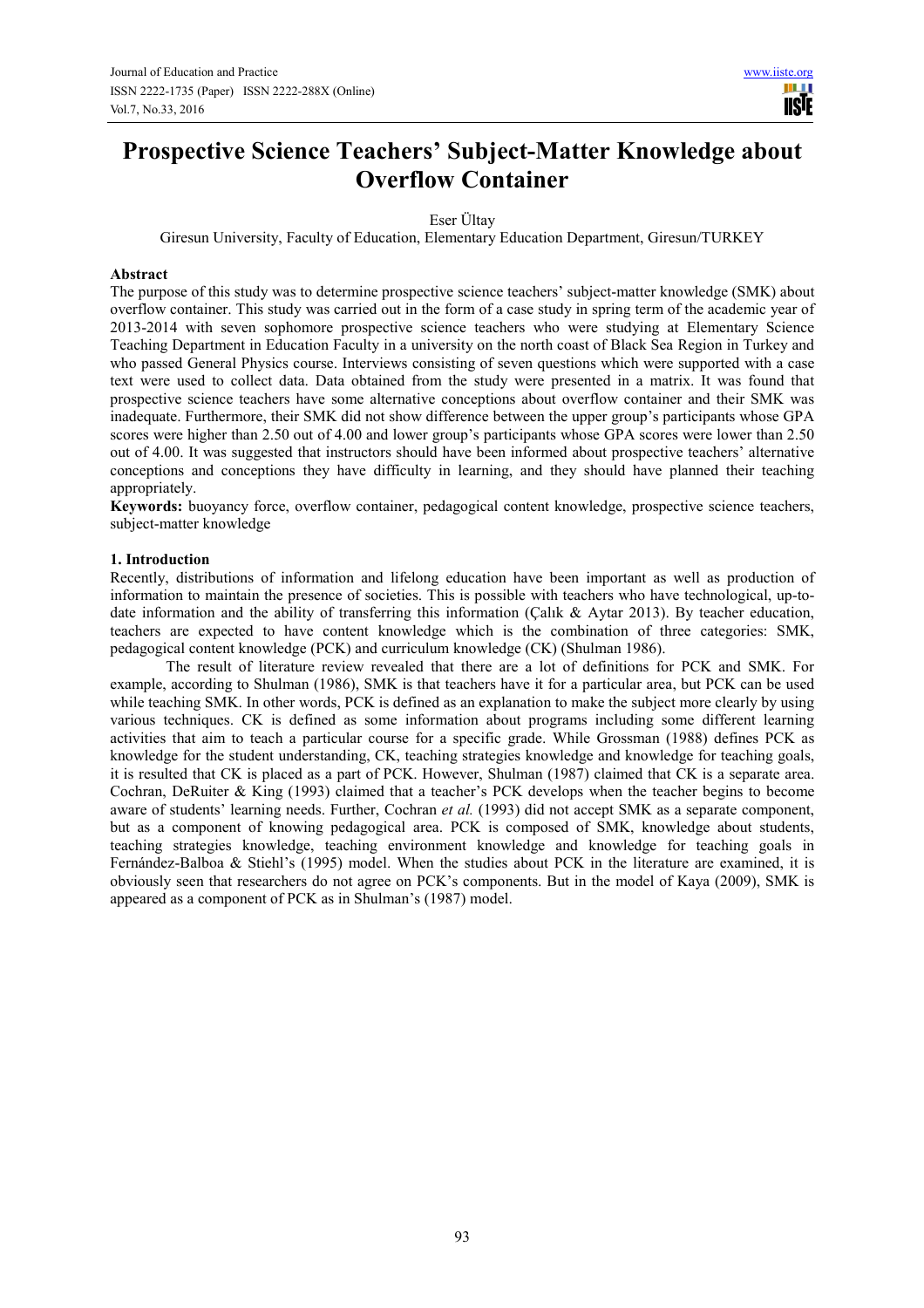

Figure 1. PCK Model (Kaya, 2009)

PCK is the knowledge of how to transfer knowledge of the subject in such a way that the information may be seen as meaningful to students. It also focuses on the teacher, who is the transferor of SMK. For this reason, it may not be possible to differentiate between SMK and PCK (Özden 2008). That is why the PCK of a teacher who does not have sufficient SMK is affected negatively by lacking of SMK (Even 1993). In other words, SMK plays an important role in the development of PCK and is also a prerequisite for PCK (van Driel, de Jong & Verloop 2002). Parker & Heywood (2000) tried to determine elementary teachers' PCK and SMK about buoyancy force, finding that whereas teachers should focus on the nature of force, they focused on the physical properties of force (for example we feel that the balloon is harder). It is important to determine teachers' SMK in order to prevent the formation of a chain of erroneous information that lasts for years without interference resulting from the transfer of knowledge that includes alternative concepts ( $Ü$ ltay &  $C$ alık 2016;  $Ü$ ltay &  $Ü$ ltay 2014).

In this study, the SMK of prospective science teachers on overflow container was determined. Overflow container can be seen as a very limited topic to make a research but it is enough to make a real deep analysis. Because overflow container topic which is a part of buoyancy force requires making logical inferences and there are a lot of alternative conceptions about the topic, it is important to identify prospective science teachers' SMK. For example to relate the concepts of weight and floating-sinking (Havu-Nuutinen 2005; Moore & Harrison 2007), inability to differentiate density and weight concepts (Kang, Scharmann, Noh & Koh, 2005) are the results of erroneous physics education (Gürdal & Macaroğlu 1997). In Zhang, Chen, Sun & Reid's (2004) study which was based on the computer simulations, the most remarkable alternative conception on floating-sinking topic was that the magnitude of buoyancy force depended on the volume or shape of the floating object. Therefore, it is important to eliminate the alternative conceptions of prospective science teachers because prospective teachers will teach their own scientific information which possibly include alternative conceptions to the students in school (Ültay 2013; Ültay, Durukan & Ültay 2015). For this reason, to identify the SMK of prospective science teachers on overflow container may give clues about how to develop prospective science teachers' SMK and PCK and how to train them on the teaching context. This study tried to find answer to the question of "Does prospective science teachers' SMK of overflow container vary according to the levels of prospective science teachers?" For this reason, the purpose of the study was to determine prospective science teachers' SMK on overflow container according to the prospective science teachers' levels.

## **2. Method**

The study was carried out in the form of a case study which makes possible to examine one aspect of the problem in a short time. The most important advantage of this method is the opportunity to focus on the special case of the problem (Creswell, Plano Clark, Gutmann and Hanson 2003; Wellington 2000). This case study examines SMK which is a part of PCK on overflow container. Likewise Merriam (1988) stated "Case study method is to test a program, a case, an individual, a process, an institute or a social group, a specific phenomenon", prospective science teachers are examined and evaluated in this study.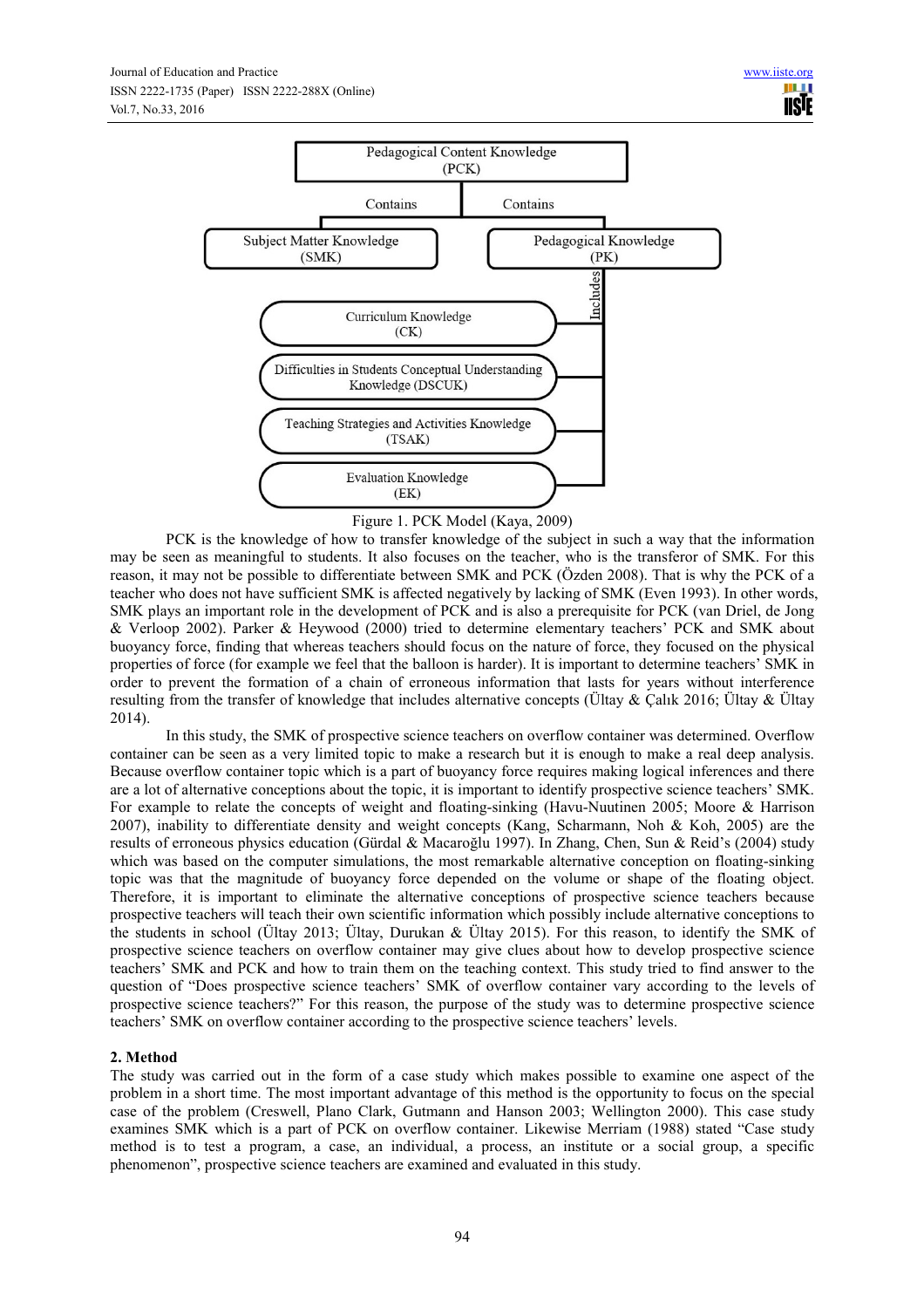## *2.1 Data Collection Methods*

Interviews were used to collect data about the prospective science teachers' SMK about "overflow container" and a case text was prepared to be presented to the participants during interviews and it is shown in Table 1. Table 1. Case Text Presented in the Interview



Ali slowly puts 6 solid objects with different characteristics in overflow container filled with distilled water up to the overflow level. Then he makes some measurements and uses different solid objects in each time. (ddistilled water  $= 1 g/cm<sup>3</sup>$ ).

- **1. Measurement Result:** The volume of the overflowing liquid equals to the volume of the solid object dropped into the overflow container.
- **2. Measurement Result:** The volume of the overflowing liquid is smaller than the volume of the solid object dropped into the overflow container.
- **3. Measurement Result:** The weight of the overflowing liquid equals to the weight of the solid object dropped into the overflow container.
- **4. Measurement Result:** The weight of the overflowing liquid is smaller than the weight of the solid object dropped into the overflow container.
- **5. Measurement Result:** After the solid object was dropped into the overflow container, it did not become heavier.
- **6. Measurement Result:** After the solid object was dropped into the overflow container, it became heavier.

Interviews consisted of seven main questions; the questions are as follow: "What is the working principle of an overflow container? Please explain" and "In the given case text (see Table 1) please describe the situation(s) occur in which the first measurement result Ali found." The rest of questions were repeated for the other measurement results. The interviews were recorded using a voice recorder, and each interview lasted approximately 15-20 minutes. The case text was given to the participants after the first question and response of the first question and then this case was repeated in accordance with the interview questions. The measurement results mentioned in the case text were given to the participants respectively and question by question and then the responses were expected. After the case text and the interview questions were prepared by the researcher, expert opinions were sought to determine the questions' reliability and validity. The expert in question was a male instructor who had completed his PhD in the UK and who had 23 years of experience in the "Integration of Information and Communication Technologies in physics education," "Material development in education," and "Research methodologies."

## *2.2 The Participants*

This study was carried out during the spring term of the 2013-2014 academic year with prospective science teachers (sophomores) who had passed a general physics course in the Science Teaching Department of an Education Faculty of a university located in the Black Sea Region of Turkey. The upper group consisted of three prospective science teachers whose GPA scores were higher than 2.50 out of 4.00 while the lower group consisted of four prospective science teachers whose GPA scores were lower than 2.50 out of 4.00. Participants were included in the study with their own free-will.

## *2.3 Quality in the Study*

In this study, volunteered participants were selected from sophomores. The researcher instructed General Physics Course I with the same participants three academic semesters ago and the participants knew the researcher before the intervention and at the same time they did not feel anxiety about grades. In this way, it was thought that the participants could have given more intimate answers and pro-long involvement was provided. Before the intervention, it was reminded that "data collected in the research will not have been regarded as grade", "data will have been used for only the research" and "data except some demographic information will not have been shared with the reader" to the participants. The purpose of this informing the participants was to provide comfortable and intimate responses.

In addition, credibility was enhanced by the way that interviews were carried out in the participants' home. Interviews which were lasted about 15-20 minutes and were performed face-to-face were recorded with a voice recorder. Case text that used in the interview was given to the participants after the first question was being asked and taken the response for the first question. The reason for this was to prevent to give a clue to the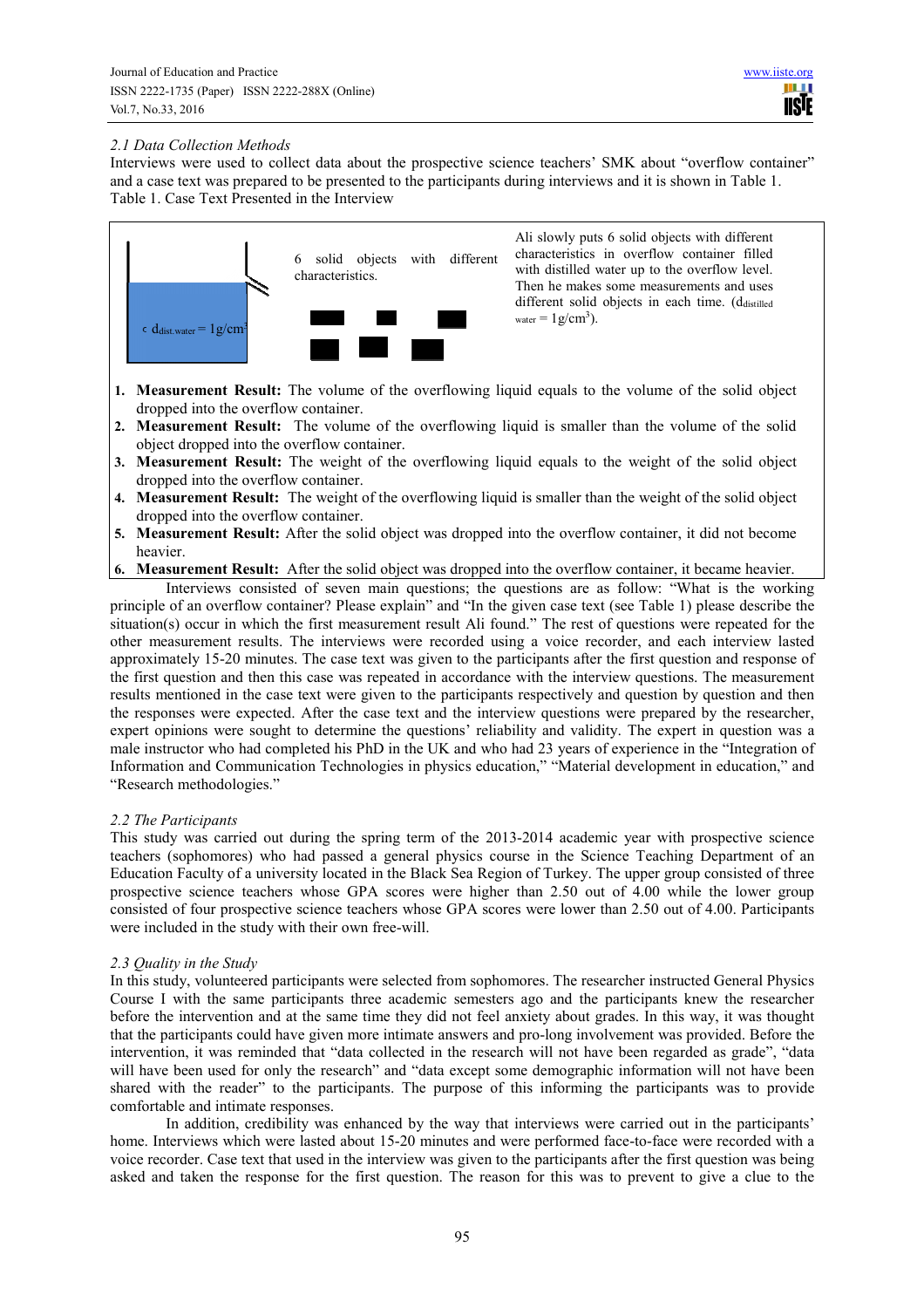participants. Answers to the interview questions were asked in accord with the measurement results in the case text which were given respectively and question by question. The reason for this situation was to prevent that one answer may have affected the other one.

The data collected through interviews were coded four times (by determining critical answers) and placed into themes/categories in order to enhance credibility and dependability. The reliability and validity of these parts of the study were determined by expert opinion. One of these experts was a female chemistry educator with 8 years of experience whose professional expertise area was context-based learning. The other one of the experts was a female science educator with 10 years of experience and whose professional expertise area was constructivist learning theory. After the raw data obtained from the interviews were processed and necessary reductions were done, the processed data were controlled by each participant.

## *2.4 Ethics in the Study*

Volunteered participants included in the study were selected from prospective science teachers that meet certain conditions (such as passing General physics course). The participants' consents were taken about sharing their responses in the interview with the reader. Also, the participants were informed about sharing some demographic information and their consents were taken. Before and after the interview, some special dialogues between the researcher and participant were not reflected in the study and it was remained between the two because of the principles of privacy and the confidentiality. In addition, participants were coded as P1, P2, P3, P4, P5, P6, P7 within the framework of research ethics, so name confidentiality was provided.

## **3. Findings**

Scoring interviews depends on the researcher's aim and understanding model. It is possible to score the interviews about concepts, but it is stated that it may not be true to score interviews (interviews about events) (White & Gunstone 1992). Yin (1994) recommends placing the answers into categories based on the frequencies in order to compare interview data and to be able to identify consensus points or different thinking ways of participants. However, to reflect the individual's thoughts directly by quoting some of the sentences from the interview were believed to be very helpful. At the same time, Merriam (1988) argues that data which are directly related to the research subject need to be given in parentheses and should be transferred to the reader. By doing so, the readers are brought into direct confrontation with the data and they can decide what data mean by their interpretation (Miles & Huberman 1994). In addition, answers given in the interview can be presented in categories such as understanding, misunderstanding and missing (Coştu 2002).

In this study, the interview data were primarily transcribed verbatim and then analyzed. The transcriptions of the data were presented in Appendix 3. When the analyze methods mentioned above are considered, participants answers were categorized into "correct answer, partially correct answer, answer with alternative conception/wrong answer, irrelevant/missing answer" themes without scoring. After the first reduction, critical answers were shared with the readers. Themes/categories used in the interview and the content of the responses in these themes/categories are explained in below.

**Correct Answer:** Includes scientifically correct answers.

**Partially Correct Answer:** Includes one aspect of the scientifically correct answer but not include alternative conception or wrong information.

**Answer with Alternative Conception/Wrong Answer:** Includes answers with alternative conception or wrong explanations.

**Irrelevant/Missing Answer:** Includes irrelevant scientific or unscientific answers or situations in which students are not able to respond.

The upper group, who had a GPA greater than 2.50 out of 4.00, was coded as P1, P2, and P3. The lower group, who had a GPA of lower than 2.50 out of 4.00, was coded as P4, P5, P6, and P7. Participants' answers to the interview questions are shown in Table 2. "Floating," "sinking," and "hanging" concepts used in Table 2 are explained in Table 2 by the researcher in accordance with the participants' answers. The reason for this was to prevent possible data pollution in Table 2.

| Cases           | <b>Description of Cases</b>                                                                    |
|-----------------|------------------------------------------------------------------------------------------------|
|                 | The case which the density of the solid object dropped into overflow container is smaller      |
| <b>Floating</b> | than the density of liquid.                                                                    |
|                 | The case which the density of the solid object dropped into overflow container is equal to the |
| Hanging         | density of liquid.                                                                             |
|                 | The case which the density of the solid object dropped into overflow container is bigger than  |
| Sinking         | the density of liquid.                                                                         |

Table 2. Description of Cases Used by Participants in the Interview

The correct answers used in the interviews are given in Table 3, respectively. Right answers of the interview questions asked to participants shown in Table 3 were controlled by a-24-year-experienced male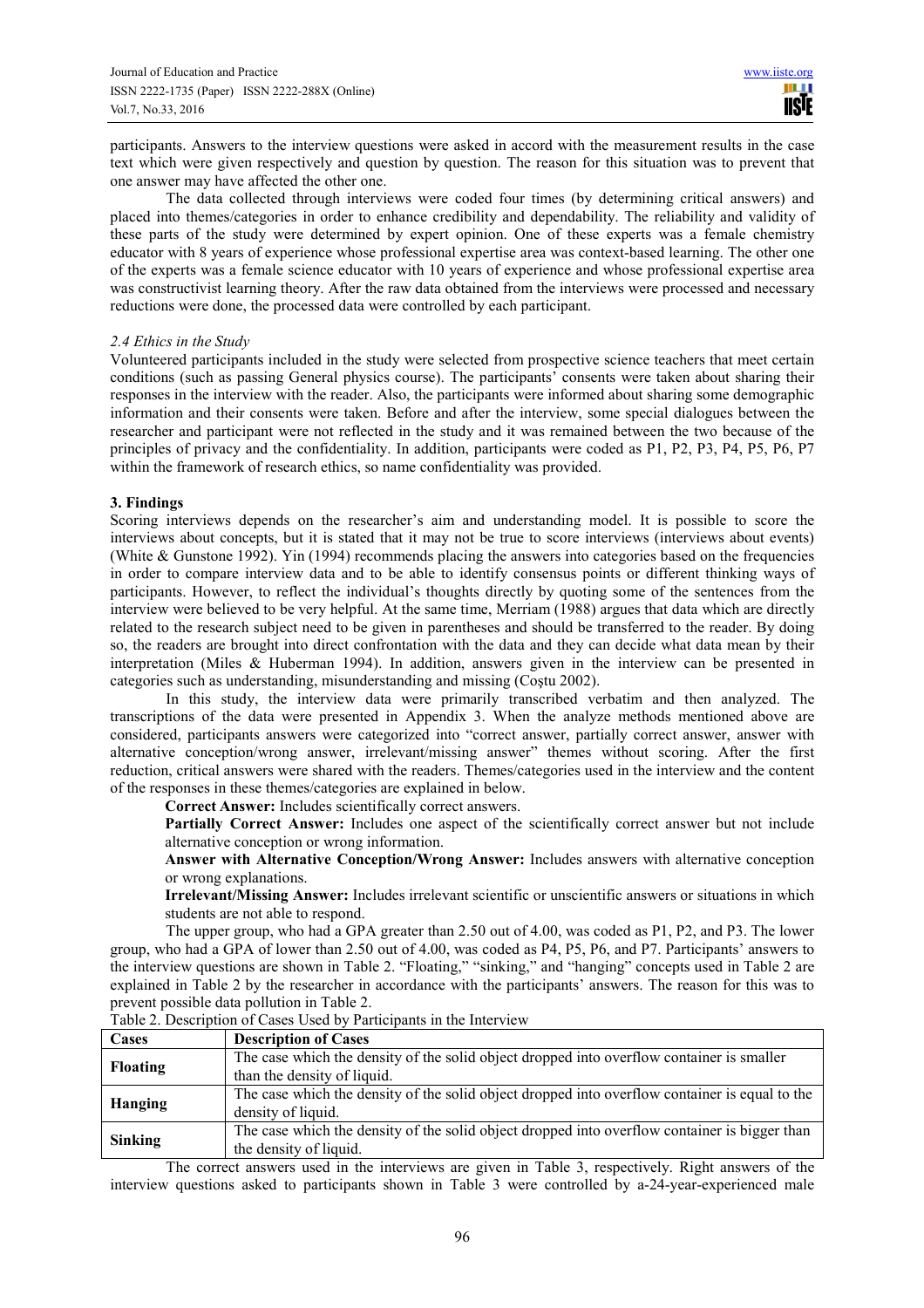physics teacher working at a high school of National Ministry of Education. Table 3. The Correct Answers of the Interview Questions

| <b>Questions</b>  | <b>Correct Answers</b>                                                                              |
|-------------------|-----------------------------------------------------------------------------------------------------|
| <b>Question 1</b> | Overflow container is a measurement tool that helps to find the object's weight, volume and         |
|                   | density according to the position of the object in the container.                                   |
| <b>Question 2</b> | This result is seen in the case of hanging and sinking because the volume of overflowing liquid is  |
|                   | the same as the volume of the sinking part of the object.                                           |
| <b>Question 3</b> | This result is seen in the case of floating because the volume of overflowing liquid is the same as |
|                   | the volume of the part of the object remained in the liquid.                                        |
| <b>Question 4</b> | This result is seen in the case of hanging and floating because in these situations the weight of   |
|                   | overflowing liquid equals to the buoyancy force and buoyancy force equals to the weight of the      |
|                   | object.                                                                                             |
| <b>Question 5</b> | This result is seen in the case of sinking because when the liquid is overflowing as the magnitude  |
|                   | of buoyancy force, the weight of the object is bigger than the buoyancy force, so it sank.          |
| <b>Question 6</b> | This result is seen in the case of hanging and floating because the weight of overflowing liquid    |
|                   | equals to the buoyancy force and buoyancy force equals to the weight of the object.                 |
| <b>Question 7</b> | This result is seen in the case of sinking because when the weight of overflowing liquid equals to  |
|                   | the buoyancy force, the buoyancy force is smaller than the weight of the object. For this reason,   |
|                   | sinking occurs.                                                                                     |

The matrix shown in Table 4 reveals the participants' answers of interview questions seeking pedagogical content knowledge of overflow container. The matrix is filled up with the answers of interview questions. The answers are matched with the appropriate question and theme/category and shown with the participant's code.

Table 4. Data Obtained from the Interview

| <b>Themes/Categories</b> |                          |                                                                                                                                                                  |                                                                                                                                                                                                                                     |                                                                                                                                                                                                                                                                                                                                                                                                                                                                                                                                                                                    |                |  |  |
|--------------------------|--------------------------|------------------------------------------------------------------------------------------------------------------------------------------------------------------|-------------------------------------------------------------------------------------------------------------------------------------------------------------------------------------------------------------------------------------|------------------------------------------------------------------------------------------------------------------------------------------------------------------------------------------------------------------------------------------------------------------------------------------------------------------------------------------------------------------------------------------------------------------------------------------------------------------------------------------------------------------------------------------------------------------------------------|----------------|--|--|
|                          |                          | Correct                                                                                                                                                          | <b>Partially Correct</b>                                                                                                                                                                                                            | <b>Answer with Alternative</b>                                                                                                                                                                                                                                                                                                                                                                                                                                                                                                                                                     | Irrelevant/    |  |  |
|                          |                          | Answer                                                                                                                                                           | Answer                                                                                                                                                                                                                              | <b>Conception/Wrong Answer</b>                                                                                                                                                                                                                                                                                                                                                                                                                                                                                                                                                     | <b>Missing</b> |  |  |
|                          | Question 1               | $\overline{\phantom{m}}$                                                                                                                                         | Overflow<br>container is used<br>finding<br>for<br>the<br>densities<br>and<br>weights<br>of<br>the<br>objects'. (P2)<br>Overflow<br>container is used<br>finding<br>for<br>the<br>volume<br>the<br>of<br>objects in it. (P3;<br>P7) | Overflow container is used to measure the<br>volume of liquids and maybe it can be<br>used in expansion subject. For example it<br>can be used by heating overflow container<br>and liquid whose expansion coefficient is<br>different from the container. (P1)<br>It is used to balance water or to measure<br>the volume of water. (P4)<br>Overflow container identifies overflowing<br>water with the density which the object<br>has in its real volume. (P5)<br>It is used to overflow the small quantity of<br>and it makes some measurement about<br>water pressure. $(P6)$ |                |  |  |
| INTERVIEW QUESTIONS      | $\mathbf{z}$<br>Question | This<br>result is<br>seen in the case<br>of hanging and<br>sinking because<br>of that the liquid<br>overflows as the<br>volume of the<br>sinking object.<br>(P5) | This result is seen<br>in the case of<br>sinking, the liquid<br>overflows as the<br>volume<br>of the<br>object. $(P1; P7)$<br>This result is seen<br>in the case of<br>hanging. $(P4; P6)$                                          | If the density of the object in the overflow<br>container is smaller than the density of the<br>liquid, the liquid will not overflow,<br>because of this the density of the object<br>should be bigger than the density of the<br>liquid $(P2)$<br>This result is seen in the case of hanging<br>and floating (P3)                                                                                                                                                                                                                                                                 |                |  |  |
|                          | S<br>Question            | This<br>result is<br>seen in the case<br>of<br>floating<br>the<br>because<br>volume of the<br>sinking object is<br>small. $(P1)$                                 | This result is seen<br>in the case of<br>floating $(P4; P6)$                                                                                                                                                                        | This result is seen in the case of hanging.<br>(P2)<br>This result is seen in the case of sinking<br>(P3) and the greater the density of the<br>object, the more water is overflowing.<br>(P5)<br>This result is seen in the case of floating.<br>Because if buoyancy force is bigger than                                                                                                                                                                                                                                                                                         |                |  |  |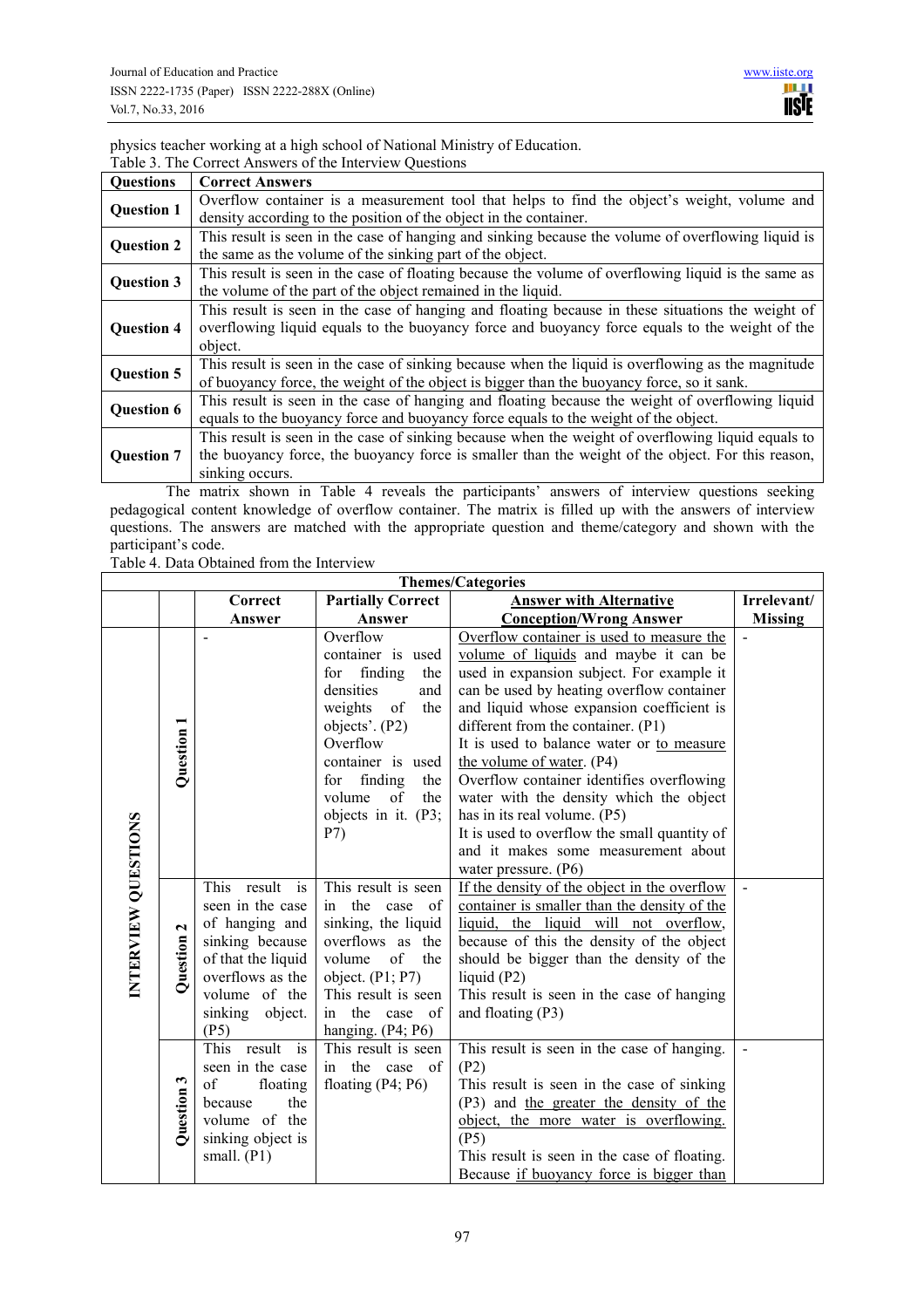|                                   |            |                                        |                                               | the weight of the object, it floats, if they<br>are equal, it floats in the middle, if it is<br>smaller, it sinks. $(P7)$ |                          |
|-----------------------------------|------------|----------------------------------------|-----------------------------------------------|---------------------------------------------------------------------------------------------------------------------------|--------------------------|
|                                   |            | $\blacksquare$                         | This result is seen<br>in the<br>case<br>- of | This result is seen in the case of sinking.<br>(P2; P3; P4)                                                               |                          |
|                                   | Question 4 |                                        | hanging. $(P1; P5;$<br>P <sub>6</sub> )       | By the formula of $d=m/V$ , the density of<br>the liquid and the density of the object                                    |                          |
|                                   |            |                                        |                                               | should be the same. In this case the object                                                                               |                          |
|                                   |            |                                        |                                               | floats, the half of the object is in the                                                                                  |                          |
|                                   |            |                                        |                                               | liquid, the half of the object is in the<br>liquid. (P7)                                                                  |                          |
|                                   |            | This result<br>is                      | $\blacksquare$                                | This result is seen in the case of hanging                                                                                | $\mathbf{r}$             |
|                                   |            | seen in the case                       |                                               | and sinking. (P3; P5)                                                                                                     |                          |
|                                   |            | of sinking. The<br>volume of liquid    |                                               | This result is seen in the case of hanging<br>and floating. (P4)                                                          |                          |
|                                   |            | overflowing                            |                                               | This result is seen in the case of floating                                                                               |                          |
|                                   |            | equals<br>to<br>the                    |                                               | (P6). Because the object places smaller in                                                                                |                          |
|                                   | Question 5 | volume of the<br>object<br>but         |                                               | the liquid. $(P1; P2)$                                                                                                    |                          |
|                                   |            | because of the                         |                                               |                                                                                                                           |                          |
|                                   |            | density                                |                                               |                                                                                                                           |                          |
|                                   |            | difference<br>the<br>solid is heavier. |                                               |                                                                                                                           |                          |
|                                   |            | (P7)                                   |                                               |                                                                                                                           |                          |
|                                   |            | $\overline{a}$                         | This result is seen<br>in the case of         | Because the volume of overflowing liquid<br>and the weight of the object must be equal,                                   |                          |
|                                   |            |                                        | hanging<br>and                                | the density of the object dropped into the                                                                                |                          |
|                                   |            |                                        | floating. $(P2; P3)$                          | container should be equal to the density of                                                                               |                          |
|                                   |            |                                        | The<br>liquid<br>overflows as the             | the liquid or should be bigger than the<br>density of the liquid. The position of the                                     |                          |
|                                   | Question 6 |                                        | weight<br>of<br>the                           | object is hanging. $(P1)$                                                                                                 |                          |
|                                   |            |                                        | object. This result                           | The object dropped into the overflow                                                                                      |                          |
|                                   |            |                                        | is seen in the case<br>of hanging. (P6;       | container does not affect the weight of the<br>container. This result is seen in the three                                |                          |
|                                   |            |                                        | P7)                                           | conditions. (P4)                                                                                                          |                          |
|                                   |            |                                        |                                               | This result is seen in the case of hanging.<br>And the liquid does not overflow. (P5)                                     |                          |
|                                   |            |                                        | The weight of the                             | This result is seen in the case of sinking.                                                                               | The result               |
|                                   |            |                                        | object should be                              | Because if the weight of the object is will                                                                               |                          |
|                                   |            |                                        | than<br>the<br>more<br>weight<br>of           | bigger, then it sinks. $(P2)$<br>This result is seen in the case of floating.                                             | change<br>according      |
|                                   |            |                                        | overflowing                                   | (P6)                                                                                                                      | to the size              |
|                                   | Question 7 |                                        | liquid. Because of<br>this, this result is    | Overflow container will be heavier in the<br>case of sinking. Because if the density of                                   | of<br>the<br>object (P4) |
|                                   |            |                                        | seen in the case of                           | the object is smaller than the density of                                                                                 |                          |
|                                   |            |                                        | sinking. $(P1; P3;$                           | water, overflow container will be lighter.                                                                                |                          |
|                                   |            |                                        | P <sub>5</sub> )                              | If they are equal, change is not seen. If the<br>density of the object is more, it sinks and                              |                          |
|                                   |            |                                        |                                               | overflow container will be heavier. (P7)                                                                                  |                          |
| group and theme<br>Percentages of | Upper      | 4,76%                                  | 38,1%                                         | 57,14%                                                                                                                    | $0\%$                    |
|                                   |            |                                        |                                               |                                                                                                                           |                          |
|                                   |            |                                        |                                               |                                                                                                                           |                          |
|                                   | Lower      | 7,14%                                  | 39,29%                                        | 50%                                                                                                                       | 3,57%                    |

**Note:** Underlined answers show the answer with alternative conceptions.

In Table 4, all answers given by the seven participants for the seven main questions during the interview are presented. The most important and telling parts of answers obtained after the first reductions are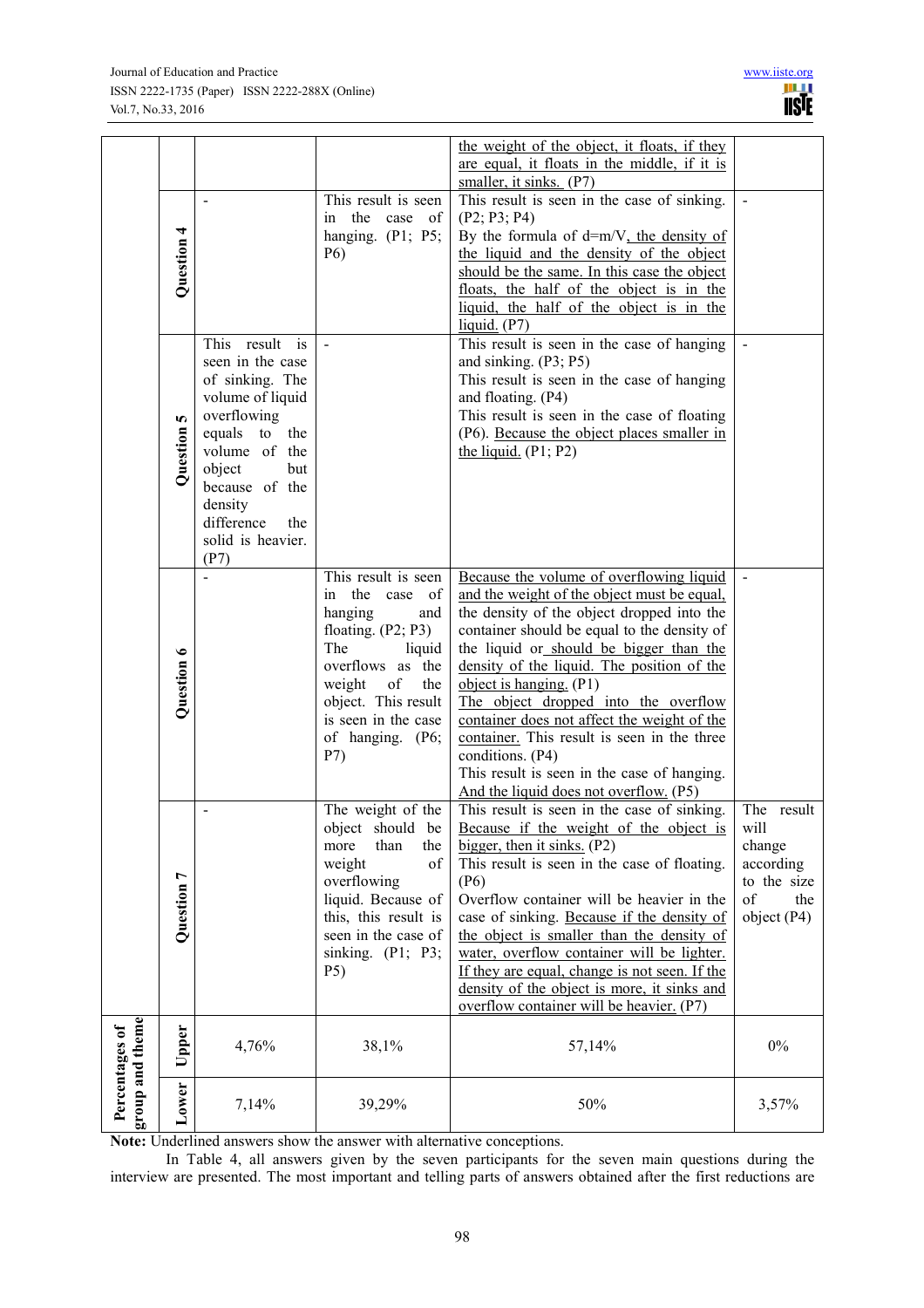shown in the matrix. When the answers in Table 4 are considered, it is seen that three participants gave correct answers for three questions. Upper group's 4.76% and lower group's 7.14% gave "correct answers." In the case text, P5 answered the first question correctly in that way: "Because the liquid overflows as the amount of sinking volume, this situation occurs when the density of the object equals to the density of liquid, it means when the object is hanging, and it occurs when the density of the object is bigger than the density of liquid, it means when the object is sinking in the liquid." In the case text, P1 answered the second question correctly in that way: "It occurs when the density of the object is smaller than the density of liquid in other words in floating situation because the sinking volume of the object is small."

The matrix used in Table 4 is considered, it is seen that upper group's 38,1% and lower group's 39,29% gave "partially correct answers". Some examples from partially correct answers are given here: P3 and P7 explained the question of "What is the working principle of an overflow container? Please explain." in this way: "Overflow container is used for finding the volume of the objects in it." The fifth question is answered by P2 and P3 in a similar way: "This result is seen in the case of hanging and floating." P6 and P7 said that "the liquid overflows as the weight of the object. If the density of the object and water is the same, I mean if the object is hanging position, this situation occurs." for the same question.

The matrix used in Table 4 is examined, it is seen that upper group's 57,14% and lower group's 50% gave "answer with alternative conception/wrong answer". Some examples from the participants' answers and alternative conceptions are given here: For the third question of the interview (In the case, please describe the situation(s) occur in which the second measurement result Ali found), P3 and P5 said that "if the density of the object in the overflow container is bigger than the density of the liquid, i.e. if the object is sinking, it occurs." which is counted as wrong answer. For the same question, P5 added that "because the greater the density of the object, the more water is overflowing." which is considered as an alternative conception. Similarly, for the fifth question "in the case, please describe the situation(s) occur in which the fourth measurement result Ali found", P6 said that "if the density of the object in the overflow container is smaller than the density of the liquid, i.e. if the object is floating, it occurs." which is considered as wrong. For the same question P1 and P2 gave answers including alternative conceptions such as "it occurs in floating situation because the object places less volume and so less liquid overflows." For the sixth question "in the case, please describe the situation(s) occur in which the fifth measurement result Ali found", all the participants' answers contain alternative conceptions. For instance, P1 said that "because the volume of overflowing liquid and the weight of the object must be equal, the density of the object dropped into the container should be equal to the density of the liquid or should be bigger than the density of the liquid. The position of the object is hanging." P4 said that "the object dropped into the overflow container does not affect the weight of the container. This result is seen in three conditions." and P5 said that "this result is seen in the case of hanging. And the liquid does not overflow." When the Table 4 is examined, alternative conceptions about the overflow container are summarized in the following:

- Overflow container is used to measure the objects' volumes (P1; P4),
- In the overflow container, if the density of the object is smaller than the density of the liquid, the liquid does not overflow (P2),
- The greater the density of the object in the overflow container, the more liquid overflows (P5),
- If the buoyancy force of the liquid in the overflow container is bigger than the weight of the object, the object floats, if equal, then the object hangs and if small, it sinks (P7),
- If the density of the object in the container is the same with the density of the liquid, the object floats (P7),
- If the object in the container is floating, i.e. if it covers a smaller volume in the liquid, the weight of overflowing liquid becomes smaller than the weight of the object dropped in the container (P1; P2),
- Volume and weight can be equal to each other (P1),
- If the density of the object in the container is bigger than the liquid, the object is hanging  $(P1)$ ,
- The object in the overflow container does not affect the weight of the container (P4),
- If the object is hanging in the container, no liquid overflows  $(P5)$ ,
- If the weight of the object in the container is big enough, the object sinks  $(P2)$ ,
- If the density of the object in the container is smaller than the liquid, the overflow container becomes lighter, if equal, no change in the weight of the container, if bigger; the overflow container becomes heavier (P7).

When the answers of the participants are considered, it is seen that only one answer fell into the irrelevant/missing category; this answer was given by a participant from the lower group to the last question. This answer constitutes 3.57% of the lower group participants. The last question given in the case text (Table 1) was answered by P4 as "The result will change according to the size of the object," an answer considered to be irrelevant.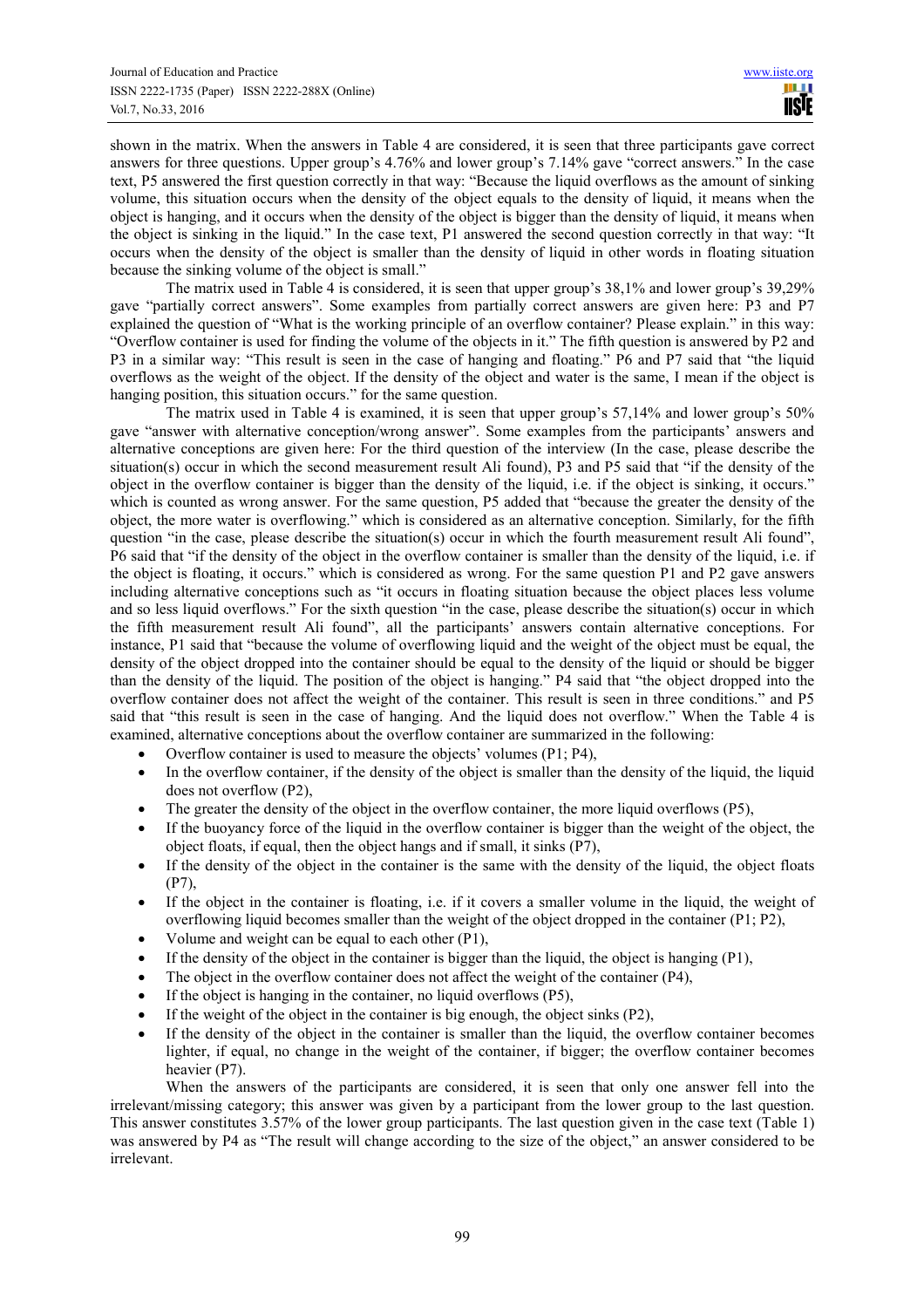## **4. Discussion and Results**

In order to be a good science teacher, it is necessary to have the ability of bridging SMK and then PCK (Loughran, Berry & Mulhall 2006). When the answers of the upper and lower group are considered, it is seen that prospective science teachers have limited SMK about overflow container and they have some alternative conceptions and some wrong information (Özden 2008; Uşak 2005; 2009). In this case, if prospective science teachers do not fix this problem before graduation, prospective science teachers go into classroom as teachers; there will be a problematic issue for overflow container topic. Because they have insufficient SMK and already they have some alternative conceptions, their teaching will become confusing and meaningless for their students. A teacher has to know primarily SMK and then has to develop strategies or techniques for good transferring. But in this study, it is considerable that the number of the right answers in the interview is remarkably low. Also, it is noteworthy that the right answers in the interview do not vary upon the upper and lower group participants. The most important reason for this can be that the most of the participants have alternative conceptions about overflow container. Because alternative conceptions are resistant to change, a long time after they become harder and it is very difficult to overcome them (Garnett & Treagust 1992; Guzzetti, Williams, Skeels & Wu 1997; Taber 2001). Another reason can be that although ethics in the study were paid attention, the participants may have behaved timid and worried about not to respond in a right way.

It is revealed from the interview data that the participants who gave partially correct answers are from the upper and the lower groups have an equal rate. So this situation points out that there is no difference between the groups. Additionally, the high rate of partially correct answers indicates that the participants have incomplete information about overflow container. This case can be explained by that the subject is not learned in-depth by the participants and also their conceptual structure is not completed yet (Ültay 2012). Another reason for this can be the negative effect of the interview method on the participants. The interviewee and the interviewer should be in the same environment and in a face to face dialogue because it may have led the participants behave uncomfortable.

Another remarkable conclusion of the study is that prospective science teachers had a large number of alternative conceptions about overflow container. More than half of the respondents who gave answers with alternative conceptions can be seen as the biggest handicap that must be taken precautions. The participants who gave answer with alternative conceptions/wrong answer from the upper and the lower group have an equal rate. This situation implies that there is no difference between the upper and the lower group participants' understandings. The participants who gave correct and partially correct answers for some of the questions gave answers with alternative conceptions for the rest of the questions, so it means that they have some information containing alternative conceptions about overflow container. For instance, a participant who gave correct answer for the third question in the interview explained the fifth question with alternative conception. Another example, a participant who gave partially correct answer for the third question in the interview explained the sixth question with alternative conception. This situation can be explained by that alternative conceptions are parts of a thinking system and they interact with each other. Because of this, alternative conceptions that the participants have may lead to occurring new alternative conceptions (Ültay & Ültay 2014; Schmidt 1997; Stavy 1990).

Alternative conceptions appear in mind and are resistant to change and overcome (Guzzetti *et al.* 1997; Westbrook & Marek 1991). The reason for a large number of alternative conceptions may be that the instructor do not emphasize the alternative conceptions enough during the teaching process, and even the instructor or the book itself includes alternative conceptions. In addition, another reason may be that the instructor is not equipped with sufficient PCK and SMK (Özden 2008; Usak 2005; Uşak 2009). According to Bahar, Ozel, Prokop & Usak (2008) the reason of prospective teachers' having alternative conceptions and inadequate SMK might be related with the teaching methods that are used in the classrooms as well as the nature of alternative conceptions itself.

When data obtained in this study are considered, it is seen that only one participant gave an irrelevant answer for the one question. This situation may have arisen from that all the participants have more or less information about the subject containing alternative conceptions or scientifically correct. All things considered, prospective science teachers have insufficient SMK in overflow container and most of them have alternative conceptions. In this way, when they will become teachers in the classrooms, they may transfer the scientifically inaccurate knowledge to the students. For a teacher, the most important element of teaching is having the SMK primarily, and then secondly developing strategies, techniques or good ways for transferring them to the students. Unless teachers have sufficient SMK in a topic, whatever they use perfect strategies or techniques, it is impossible to provide a successful teaching.

Based on this study's findings and conclusions, the following recommendations have been developed: (1) Instructors should be informed about alternative ways to conceive specific subjects, they can emphasize alternative conceptions during their teaching, and they should have planned their teaching appropriately. (2) Prospective teachers should be taught the importance of PCK, emphasizing the relation between PCK and SMK. (3) In university teaching experience courses (the courses aiming prospective teachers gain an experience in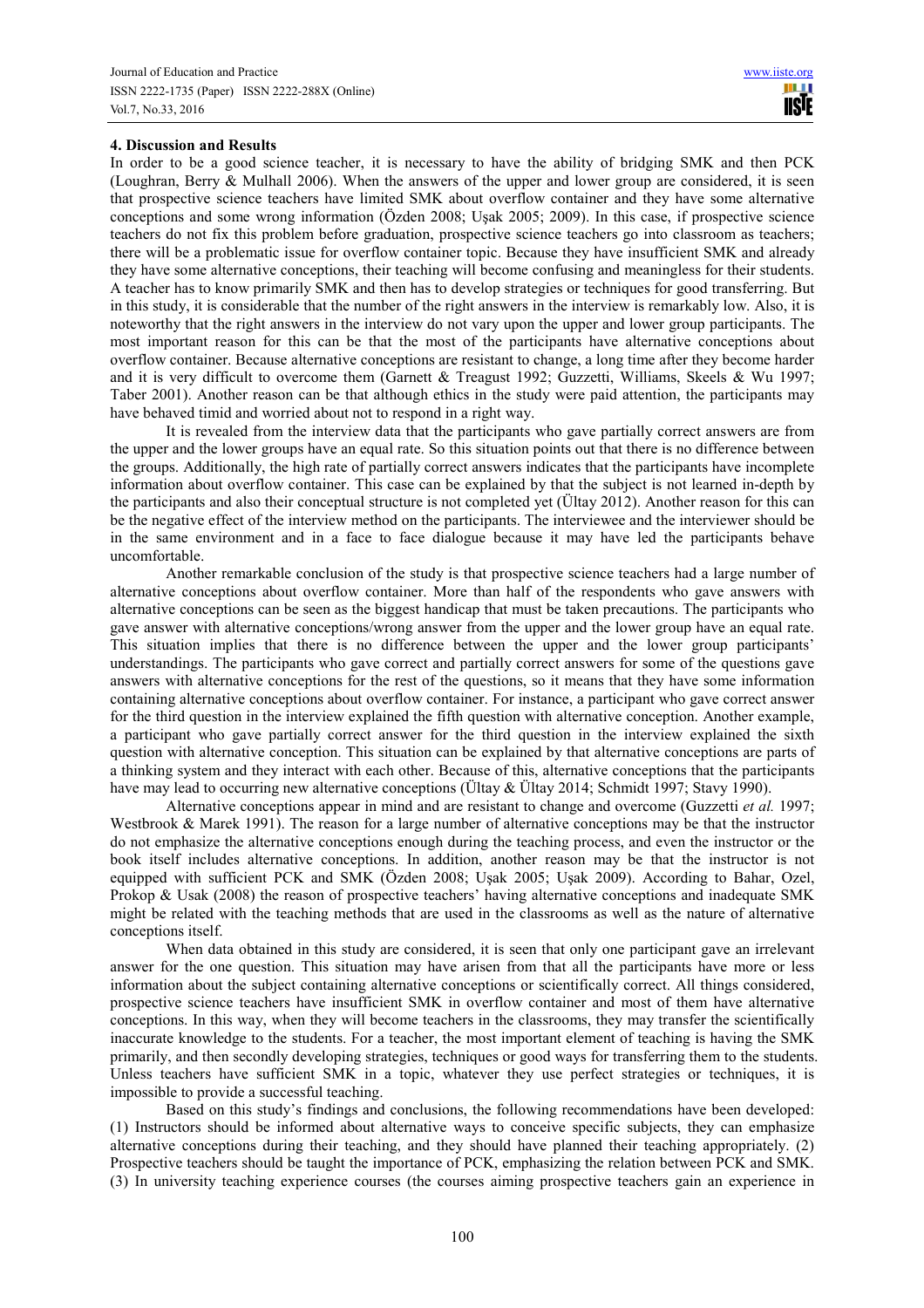teaching such as school experience and teaching practice in education faculties), mentor teachers can be informed about PCK and SMK. In this way, professional contribution may be provided for prospective teachers regarding these issues.

#### **References**

- Bahar, M., Ozel, M., Prokop, P., & Usak, M. (2008). Science student teachers' ideas of the heart. *Journal of Baltic Science Education,* 7(2), 78-85.
- Cochran K. F., DeRuiter J. A., & King R. A. (1993). Pedagogical content knowing: An integrative model for teacher preparation. *Journal of Teacher Education,* 44, 263-272.
- Coştu, B. (2002). *A study related to lycee students levels of understanding of the 'evaporation, condensation and boiling' concepts.* Unpublished master dissertation, Karadeniz Technical University, Trabzon.
- Creswell, J. W., Plano Clark, V. L., Gutmann, M. L., & Hanson, W. E. (2003). Advanced mixed methods research designs. *Handbook of mixed methods in social and behavioral research*, 209-240.
- Çalık, M., & Aytar, A. (2013). Investigating prospective primary teachers' pedagogical content knowledge of "effect of human on environment" subject in the process of teaching practice. *Educational Sciences: Theory and Practice,* 13(3), 1599-1605.
- Even, R. (1993). Subject-matter knowledge and pedagogical content knowledge: Prospective secondary teachers and the function concept. *Journal for Research in Mathematics Education*, 24(2), 94-116.
- Fernández-Balboa, J. M., & Stiehl, J. (1995). The generic nature of pedagogical content knowledge among college professors. *Teaching and Teacher Education,* 11(3), 293-306.
- Garnett, J. P., & Treagust, D. F. (1992). Conceptual difficulties experienced by senior high school students of electrochemistry: Electric circuits and oxidation-reduction equations. *Journal of Research in Science Teaching,* 29(7), 687-699.
- Grossman, P. L. (1988). *A study in contrast: Sources of pedagogical content knowledge for secondary English.* Unpublished doctoral dissertation, Stanford University, Stanford, CA.
- Guzzetti, B. J., Williams, W. O., Skeels, S. A., & Wu, S. M. (1997). Influence of text structure on learning counterintuitive physics concepts. *Journal of Research in Science Teaching,* 34(7), 701-719.
- Gürdal, A., & Macaroglu, E. (1997). The teaching of the concepts "floating" and "sinking" according to the cognitive developmental stage of the child. *Marmara University Journal of Science,* 10, 9-20.
- Havu-Nuutinen, S. (2005). Examining young childrens' conceptual change process in floating and sinking from a social constructivist perspective. *International Journal of Science Education,* 27(3), 259-279.
- Kang, S., Scharmann, L. C., Noh, T., & Koh, H. (2005). The influence of students' cognitive and motivational variables in respect of cognitive conflict and conceptual change. *International Journal of Science Education,* 27(9), 1037-1058.
- Kaya, O. N. (2009). The nature of relationships among the components of pedagogical content knowledge of preservice science teachers: "ozone layer depletion" as an example. *International Journal of Science Education,* 31(7), 961-988.
- Loughran, J., Berry, A., & Mulhall, P. (2006). *Understanding and developing science teachers' pedagogical content knowledge*. Rotterdam: Sense Publishers.
- Merriam, S. B. (1988). *Qualitative research and case studies applications in education*. San Francisco: Jossey-Bass Publications.
- Miles, M. B., & Huberman, A. M. (1994). *Qualitative data analysis* (2<sup>nd</sup> ed.). California: Sage Publications, Inc.
- Moore, T., & Harrison, A. (2007). Floating and sinking: Everyday science in middle school. 1-16. [Online] Available: http://www.aare.edu.au/04pap/moo04323.pdf (April 20, 2014)
- Özden, M. (2008). The effect of content knowledge on pedagogical content knowledge: The case of teaching phases of matters. *Educational Sciences: Theory and Practice,* 8(2), 633-645.
- Parker, J., & Heywood, D. (2000). Exploring the relationship between subject knowledge and pedagogic content knowledge in primary teachers' learning about forces. *International Journal of Science Education,*  22(1), 89-111.
- Schmidt, H. J. (1997). Students' misconceptions-looking for a pattern. *Science Education, 81*, 123-135.
- Shulman, L. S. (1986). Those who understand; knowledge growth in teaching. *Educational Researcher,* 15(2), 4- 14.
- Shulman, L. S. (1987). Knowledge and teaching: foundations of the new reform. *Harvard Educational Review,*  57(1), 1-22.
- Stavy, R. (1990). Pupils' problems in understanding conservation of matter. *International Journal of Science Education,* 12(5), 501-512.
- Taber, K. S. (2001). The mismatch between assumed prior knowledge and the learner's conceptions: A typology of learning impediments. *Educational Studies,* 27(2), 159-171.
- Tamir, P. (1988). Subject matter and related pedagogical knowledge in teacher education. *Teaching and Teacher*